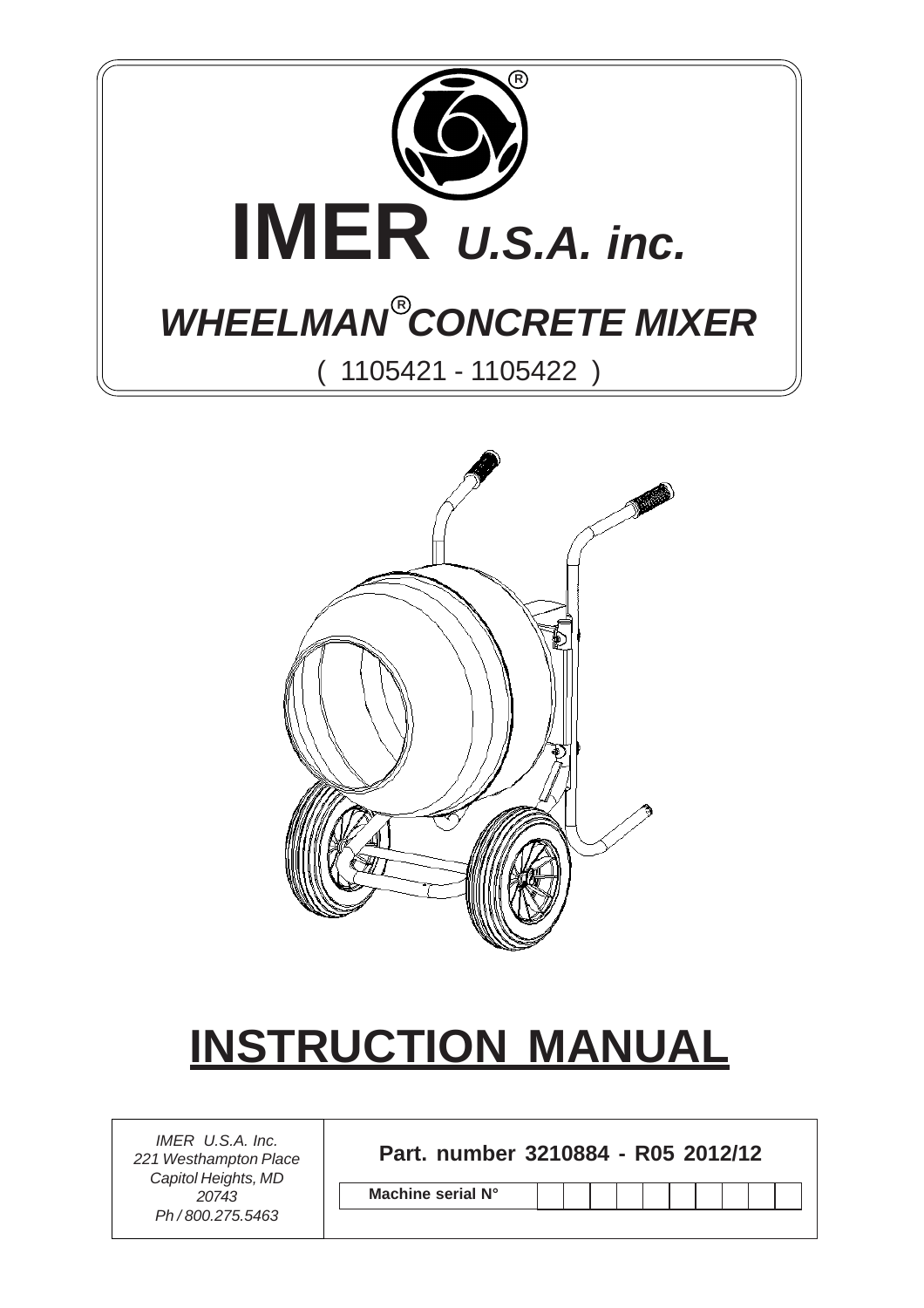

*Thank you for purchasing a WHEELMAN® Mixer from an IMER U.S.A. dealer. Your decision is an intelligent one. No other mixer in the world today offers the features and value of the WHEELMAN® Mixer.*

- \* After the initial set-up the *WHEELMAN®* Mixer can be knocked down or reassembled in just minutes.
- \* Direct drive drum rotation, efficient and safe.
- \* Portable, the large 14" wheels make moving the *WHEELMAN®* a breeze around the home or job site.
- \* Compact, the clever design allows the *WHEELMAN®* to fit into the trunk or hatchback area of almost all cars and trucks.
- \* Finish, the high quality of paint and construction components ensure a piece of equipment that you will be proud to own for years.

*At IMER U.S.A. we continually search for ways to better serve our customers. Should you have an idea* or thought to share with us regarding this Product we would appreciate hearing from you. Our motto is *"Tools and Services for the 21st Century". We look forward to delivering the goods.*

*Thank you again for your purchase,*

*Mace T. Coleman, Jr. President, IMER U.S.A. Inc.*

*221 Westhampton Place Capitol Heights, MD 20743 Ph / 800.275.5463*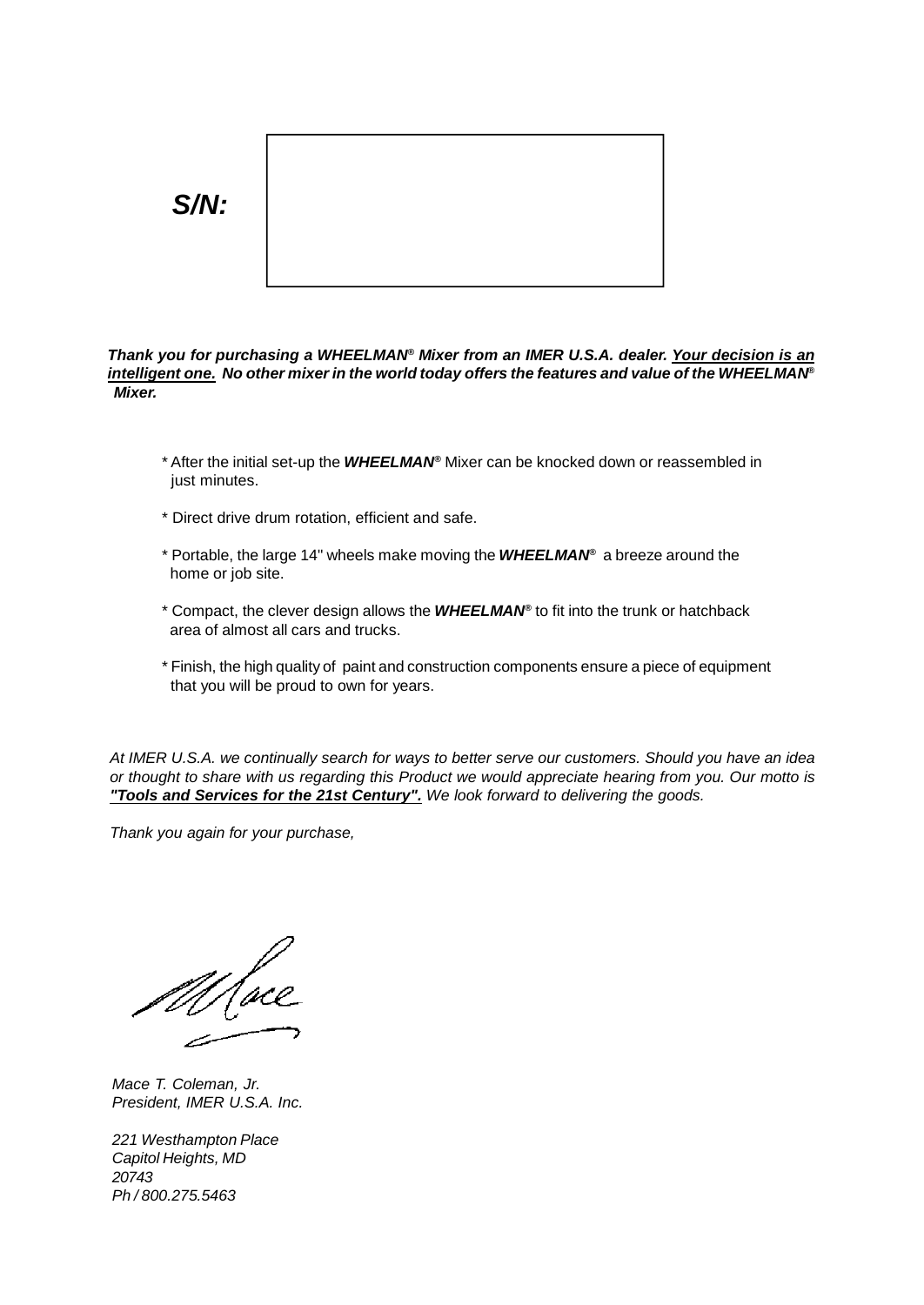

### **TABLE OF CONTENTS**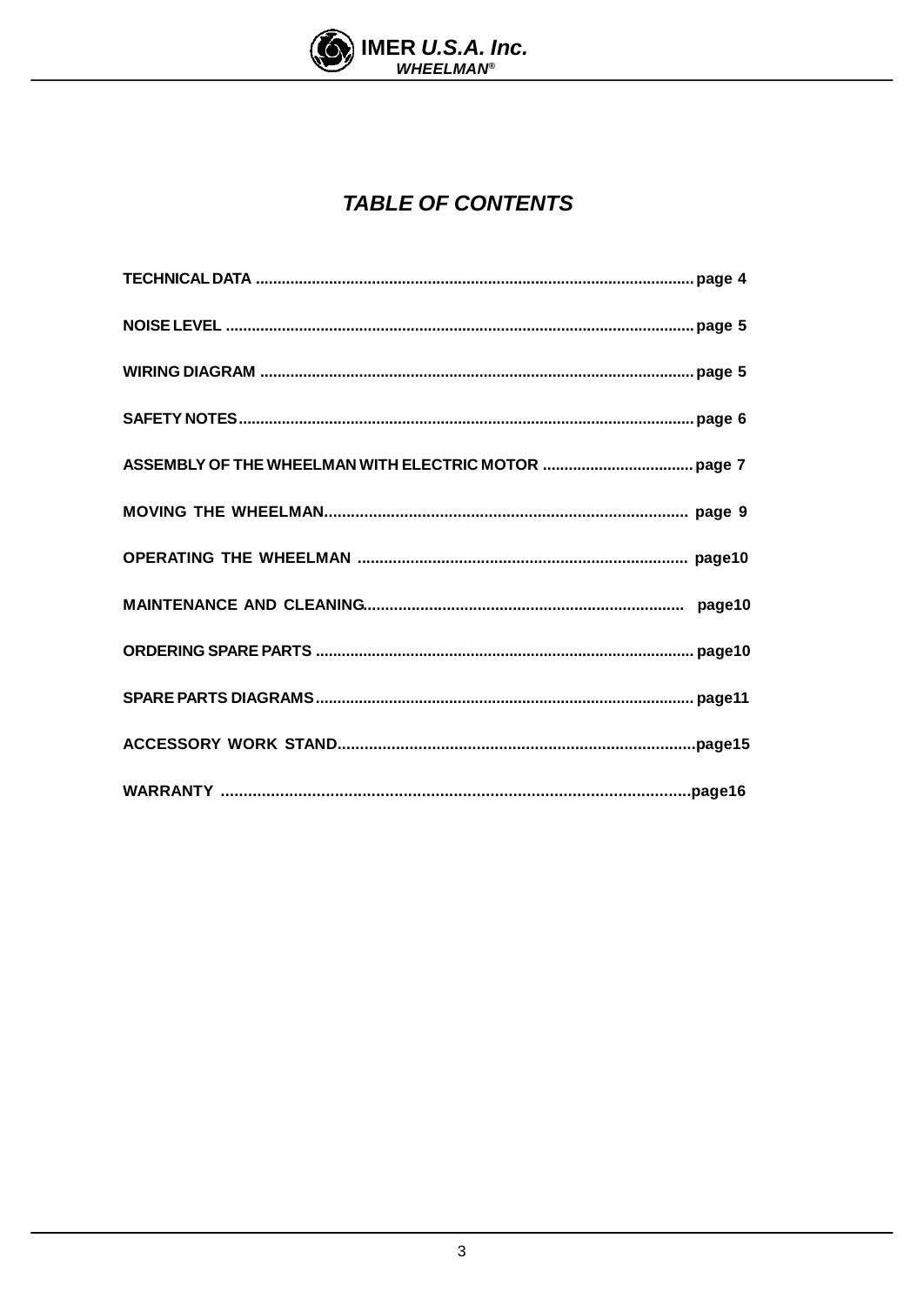

### **TECHNICAL DATA**



3 DUMP HANDLES

| Drum capacity               | 5 cubic feet               |
|-----------------------------|----------------------------|
| <b>Batch Output</b>         | 2.5 cubic feet, 225 lbs. * |
| <b>Drum Diameter</b>        | 24 inches                  |
| Wheels                      | 14.5" x 2.5"               |
| Single Phase electric motor | 0.5 H.P.                   |
| <b>Hertz</b>                | 60                         |
| <b>Voltage</b>              | 110/115 V                  |
| Motor R.P.M.                | 3350                       |
| <b>Nominal current</b>      | <b>6.2 Amp</b>             |
| <b>Operating dimensions</b> | 46" x 26" x 36"            |
| <b>Storage dimensions</b>   | 29" x 26" x 28"            |
| Weight : electric model     | 105 pounds                 |

\* Capacities based on usable volume.

Product development and improvement is an ongoing process, therefore, specifications may change without notice.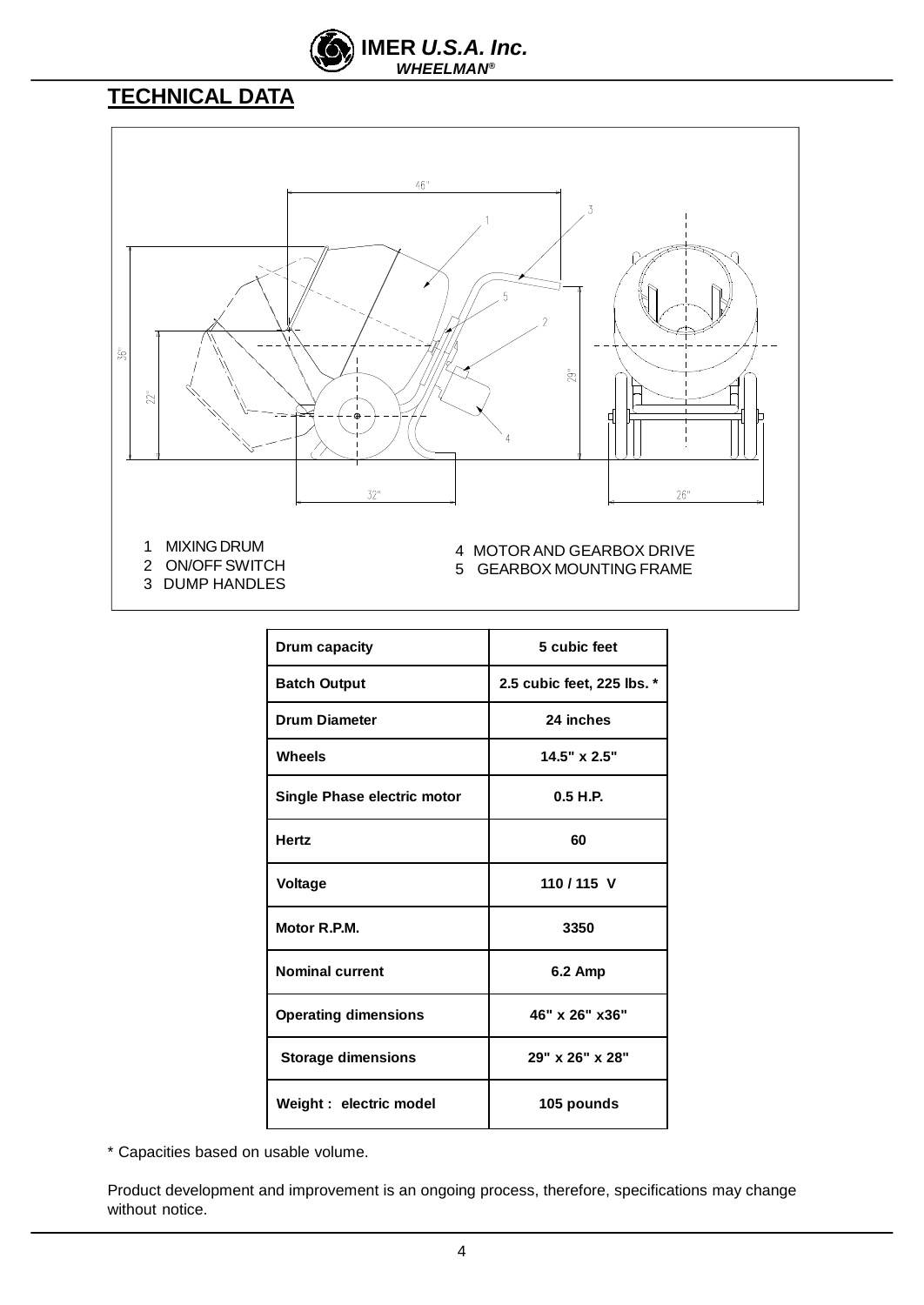

### **NOISE LEVEL**

The *WHEELMAN®* with electric motor has a noise level of 65 decibels. It's very quiet, operate it anywhere.

#### **WIRING DIAGRAM**



| N              | <b>Neutral wire</b>                   |
|----------------|---------------------------------------|
| L1             | <b>Phase wire</b>                     |
| S <sub>1</sub> | Stop and start button                 |
| F <sub>2</sub> | Thermal protection for electric motor |
| C <sub>1</sub> | <b>Capacitor</b>                      |
| M1             | Single phase motor                    |
| АM             | <b>Motor winding</b>                  |
| AA             | Motor winding                         |
|                |                                       |

*The concrete mixer WHEELMAN is equipped with a safety device to* **R** *prevent accidental electrical contacts, with class II Double Insulation type of all live components ( ). For this reason it is not required to be grounded.*



#### *WARNING.*

Any *type* of electrical repair or *trouble-shooting* should only be performed *by an IMER dealer or a properly qualified electrical repair shop. For assistance with any electrical difficulty, IMER U.S.A. is always directly available @ 800.275.5463.*

*CAUTION: when carrying outrepairs, class II Double Insulation, protection will only be maintained if the original insulating materials are used and provided that the tolerances and insulating materials remain unmodified.*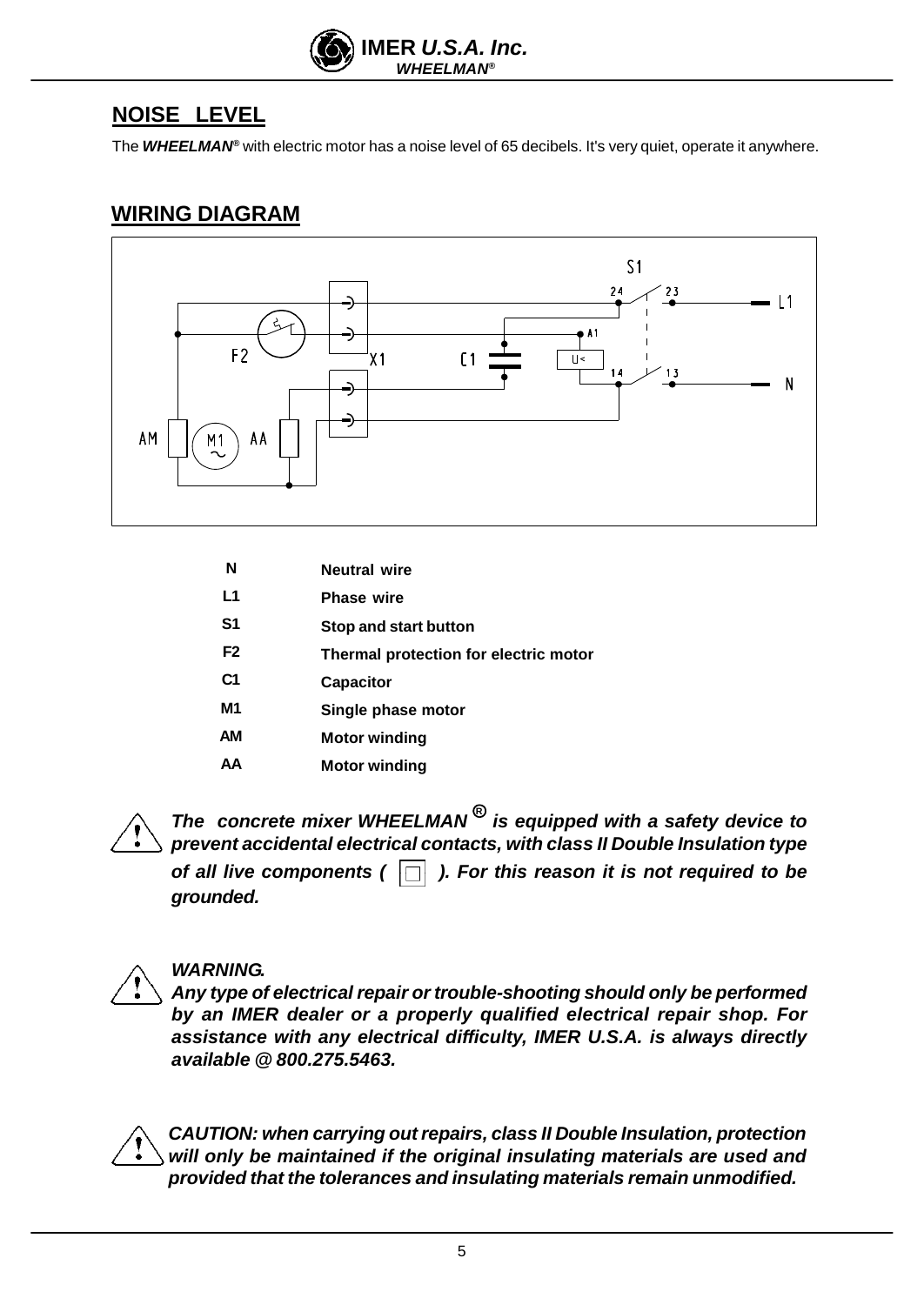

#### **SAFETY NOTES**

### **IMPORTANT ! READ THIS SECTION CAREFULLY !**

Your *WHEELMAN®* mixer has been designed with safety in mind. However, as with any type of machinery, some basic **DO'S** and **DONT'S** apply:

### **DO NOT**

*Place your hand or hands in or around any part of the drum while it is operating !*





### **DO NOT**

*Place any tools or instruments in or around the drum while it is operating !*

### **DO NOT**

*Operate the mixer on a surface that is not flat or is uneven !*

*Always operate the WHEELMAN® on a level surface, if placed on an incline the machine will fall over.*

### **DO NOT**

*Clean, assemble or work on the unit while it is plugged in !*

### **DO NOT**

 *Allow water to contact the motor or electrical connections at any time !*

### **DO NOT**

*Operate the unit in or around water puddles.*

### **DO NOT**

*Leave the machine unattended !*

### **DO NOT**

*Allow other persons around the mixer while it is operating ! Keep children away from your work area !*

### **DO NOT**

*Operate the mixer while under the influence of alcohol or drugs !*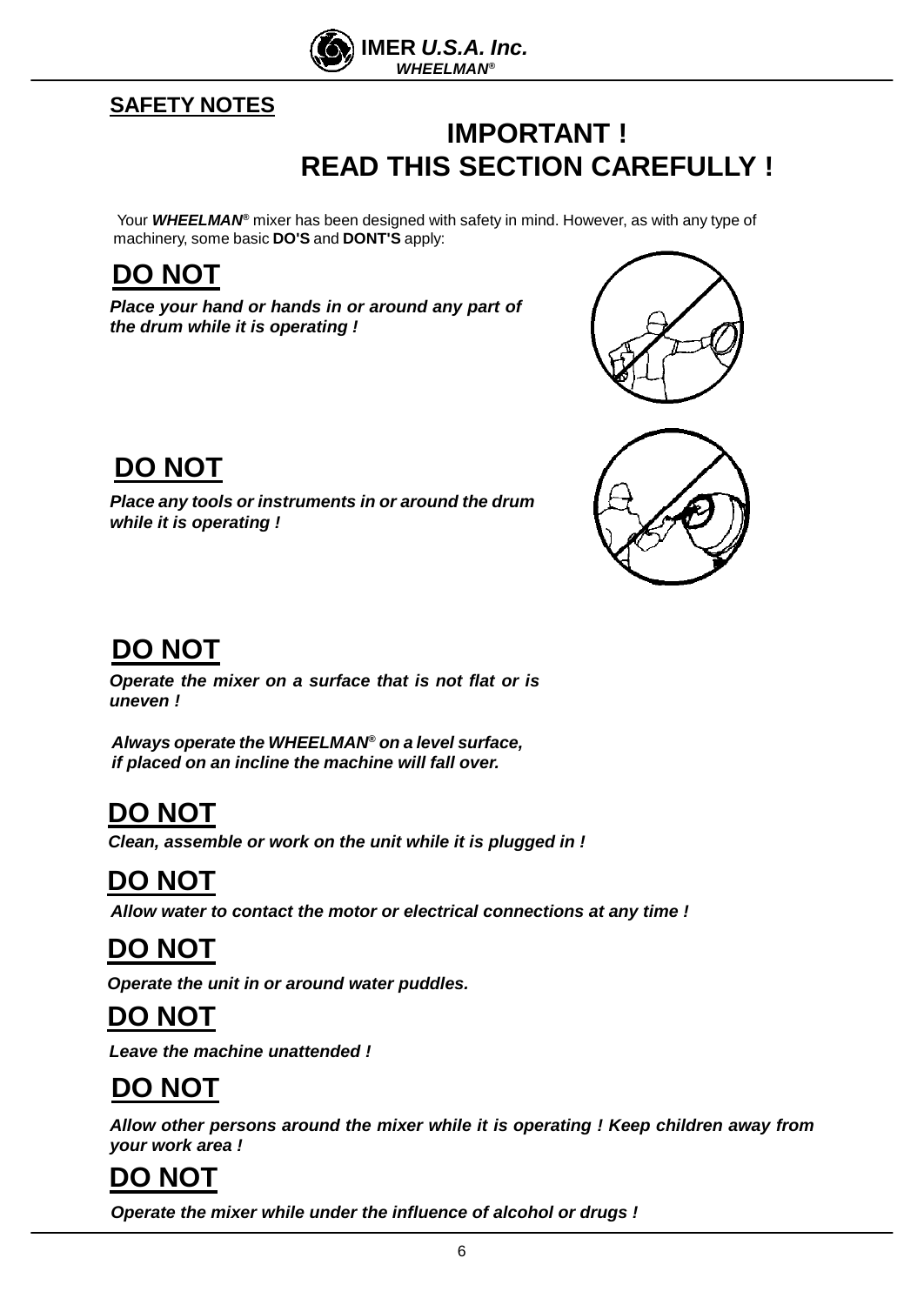

### **DO NOT**

Do not start and stop the mixer with material in the drum, this will damage the motor and is *not the best way to mix.*

*Always have the drum rotating when filling or discharging the mixer, this produces the highest quality concrete.*

### **SAFETY NOTES**

### **DO**

*Read all the instructions before operating the mixer.*

### **DO**

*Use caution when assembling and transporting the mixer. Tie it down good in your vehicle.*

### **DO**

*Keep the mixer clean and free of debris and mix build-up. After using, fill the drum with* water and run the WHEELMAN<sup>®</sup> for 10 minutes or so, most of the cement will break *loose from the drum.*

### **DO**

*Keep all the moving parts lightly lubricated, WD-40 may be sprayed all around the machine.* **DO**

*Periodically inspect your mixer for abnormal wear or damage. If something does not seem right call your dealer or IMER USA direct @ 800.275.5463.*

### **DO**

*Wear the appropiate safety gear; hard hat, gloves, goggles, ear protection and wear snug clothing around the mixer. Loose clothing can cause injury should it become entangled with the mixer.*

### $\overline{S}$  ASSEMBLY OF THE WHEELMAN $^{\circledR}$  WITH ELECTRIC MOTOR **- Follow drawings 1 thru 4 -**





Slide the motor gearbox assembly #1onto the motor gearbox frame #2 and anchor it in place by using the 4 qty. 6mm locknuts provided #3.

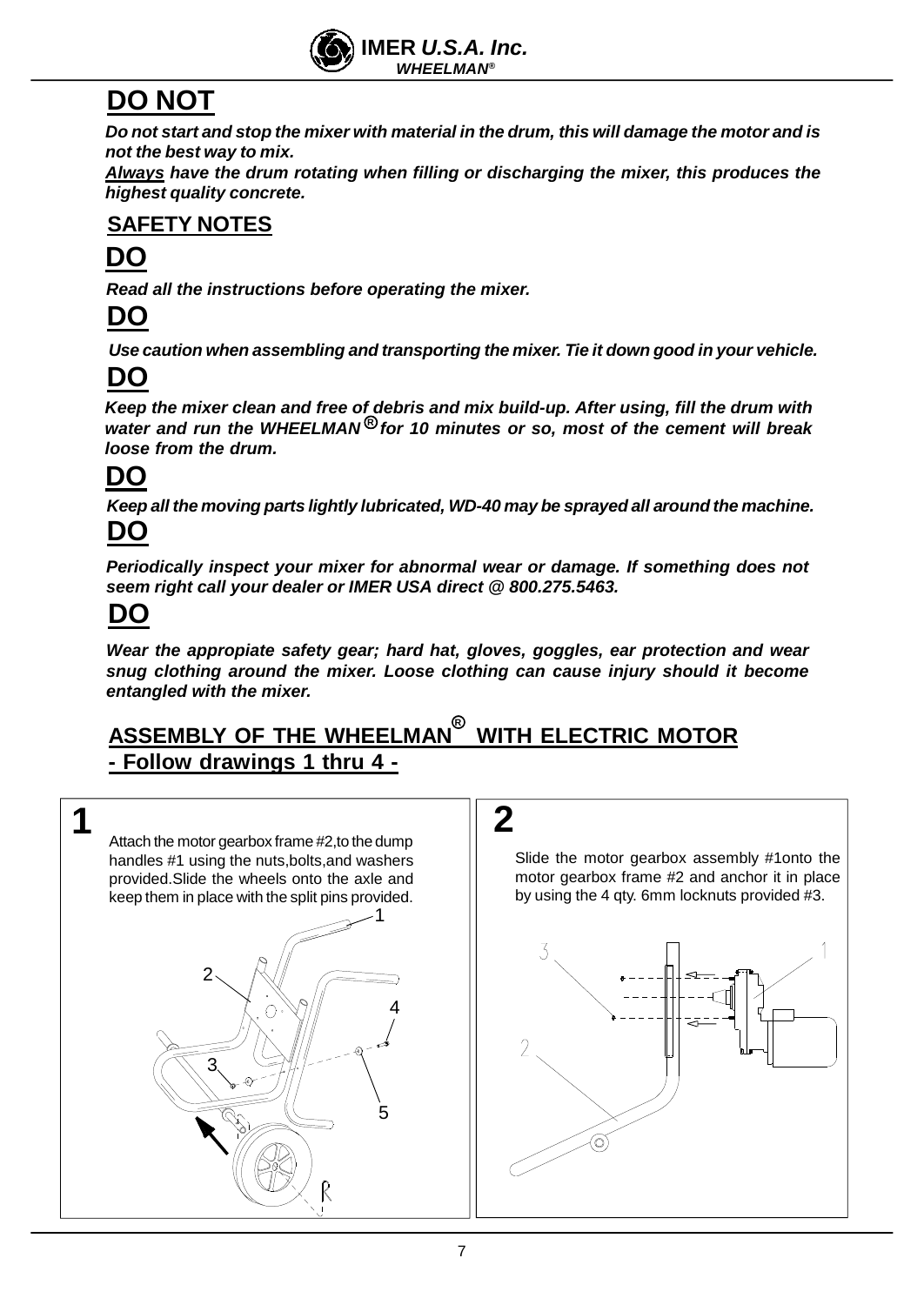

#### **ASSEMBLY**

## **3 4**

Next slide the drum onto the driveshaft #3,make sure the notched area on the drum #4 lines up with the shear pin.Then anchor the drum in place with the T-Bolt #1 and T-Bolt #2 washer. Push the drum up onto the driveshaft while at the same time tightening the T-Bolt by hand. Once the T-Bolt is tightened as much as possible by hand,give it a whack or two with a hammer-no more,no less.

Anchor the mixing paddles #2,with the large flat head screws #1 and nuts #3 provided. It is best to place the flat head of the screw on the outside of the drum.

This keeps the external contour of the drum smoother and less likely to catch or pinch objects as the drum is rotating.

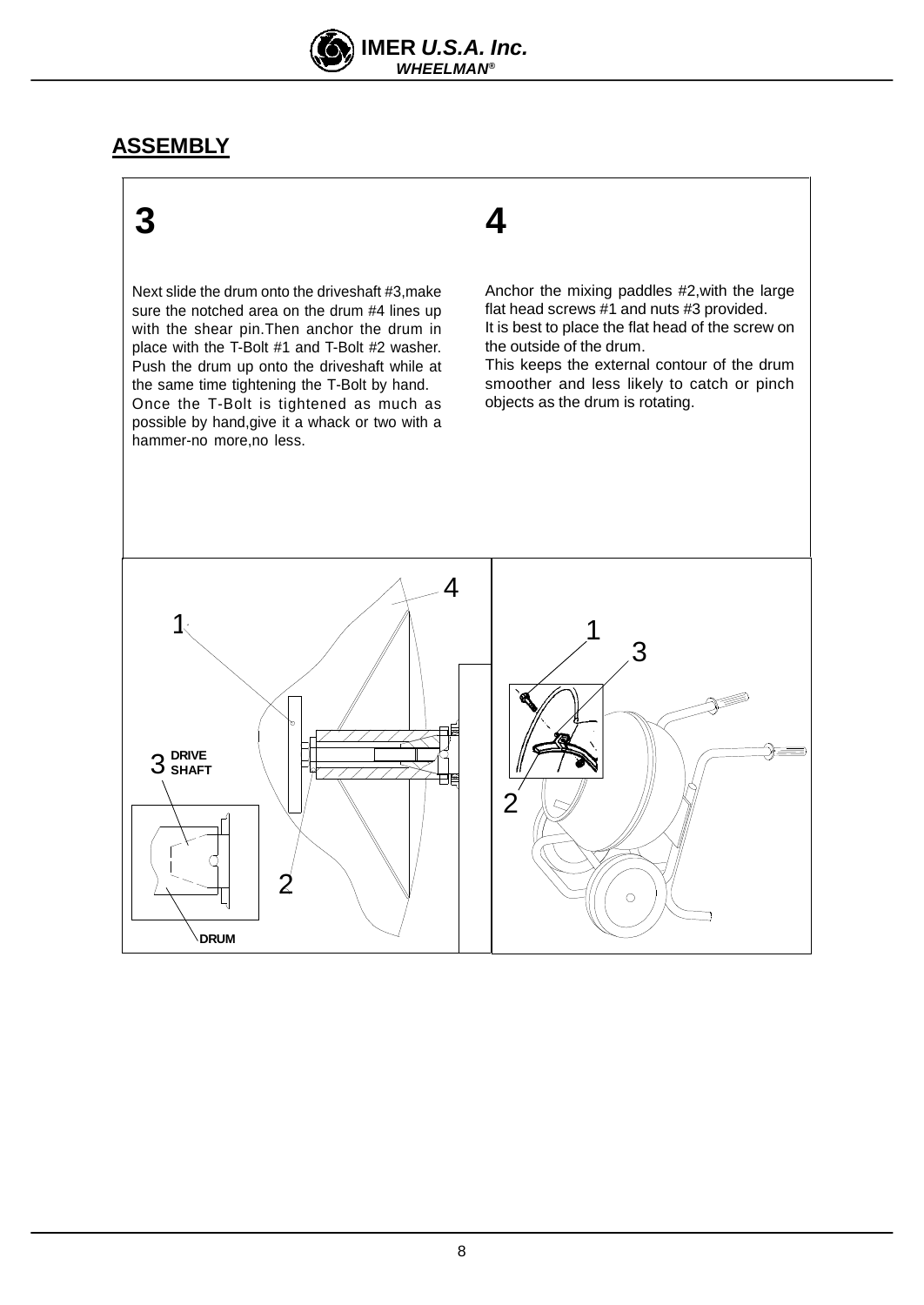

### *MOVING THE WHEELMAN®*



#### *WARNING*

*Always disconnect the power source before rolling the mixer.*

To roll the machine, grasp the two dump handles #7 and gently lift upwards.

*Lift gently,for if you lift the machine up too quickly and too far, it will begin to discharge the loaded material.*

When moving the mixer around,whether loaded or unloaded,clear a pathway so that the WHEELMAN **®** will be under control at all times.

**Remember** - the batch capacity of the WHEELMAN® is 225 lbs,do not attempt to roll it fully loaded across uneven surfaces or down steep slopes. This could lead to your losing control of the machine and concrete going everywhere.

#### *When in doubt, roll the machine empty to where you want to pour the concrete,and mix in that spot.*

#### *CAUTION - Set Up Properly !*

Clear a suitable work area around the mixer.Position the WHEELMAN® on level ground.

DO NOT EXCEED MORETHAN 5° of ground slope or the mixer can fall over and cause bodily harm and a big mess.



**Drawing 8**

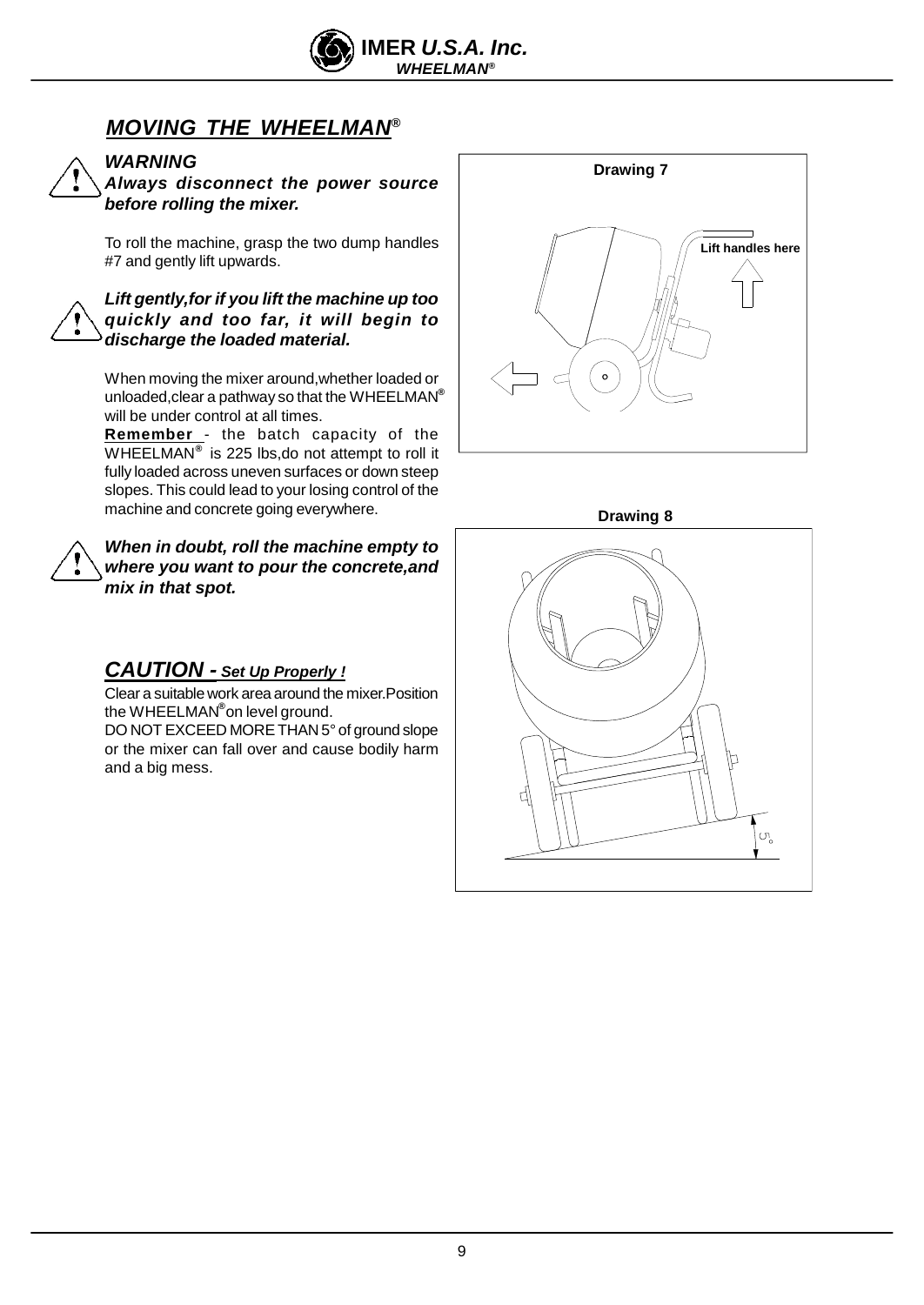

### *OPERATION*

#### *WHEELMAN® WITH ELECTRIC MOTOR*

- 1) Use a 2 prong, grounded, 110/115 Volt power connection for safe operation. The line should be at least 12 gauge.
- 2) To mix concrete, add water, concrete, and aggregate while the drum is rotating.
- 3) Discharge the mixed concrete by lifting up the dump handle Drawings #7 page 9 while the drum is rotating.

*NOTE: When tilting the drum to discharge the concrete, do so slowly. It is important to perform the discharge smoothly, this keeps the machine balanced and upright.*

4) The ON/OFF switch on the motor of the *WHEELMAN®* mixer provides thermal protection to the motor in the event of overheating. Should your motor shut off automatically, turn off the unit and unplug it for 15 minutes. This allows the motor to cool. After the cooling period, plug in the motor and press the start switch. If the motor does not restart and continue to run, contact your local IMER products distributor, or call IMER direct @ 800.275.5463.

#### **MAINTENANCE AND CLEANING**

The *WHEELMAN®* Mixer requires very low maintenance.However, a few basic maintenance procedures should be followed.

#### *NOTE: Always unplug the mixer from its power source before cleaning or maintenance functions are performed.*

1) Clean the mixer after each use and do not allow any concrete to build up on any portion of the mixer.

2) Essentially the gearbox is sealed for life. The quality of the gears and the lubricant are such that changing the oil is not necessary. Should you want to change the oil, see your dealer or call IMER U.S.A. @ 800.275.5463.

3) Keep all moving parts lightly lubricated with WD-40.

4) Keep the electric motor cooling fins clean and free of debris build-up.

5) Before storing the WHEELMAN<sup>®</sup> after a project is completed, spray n' wipe the entire machine with WD-40, and store it inside.

*NOTE: When cleaning the mixer with water, do not spray the water onto the motor or the ON/OFF switch assembly.*

#### **SPARE PARTS**

*All orders for spare parts must include the following:*

*1) Type of machine.(Example: WHEELMAN® concrete mixer)*

*2) Part number and drawing references of each part,see the parts list.*

*3) Serial number and year of manufacture recorded on the machine's identification plate.*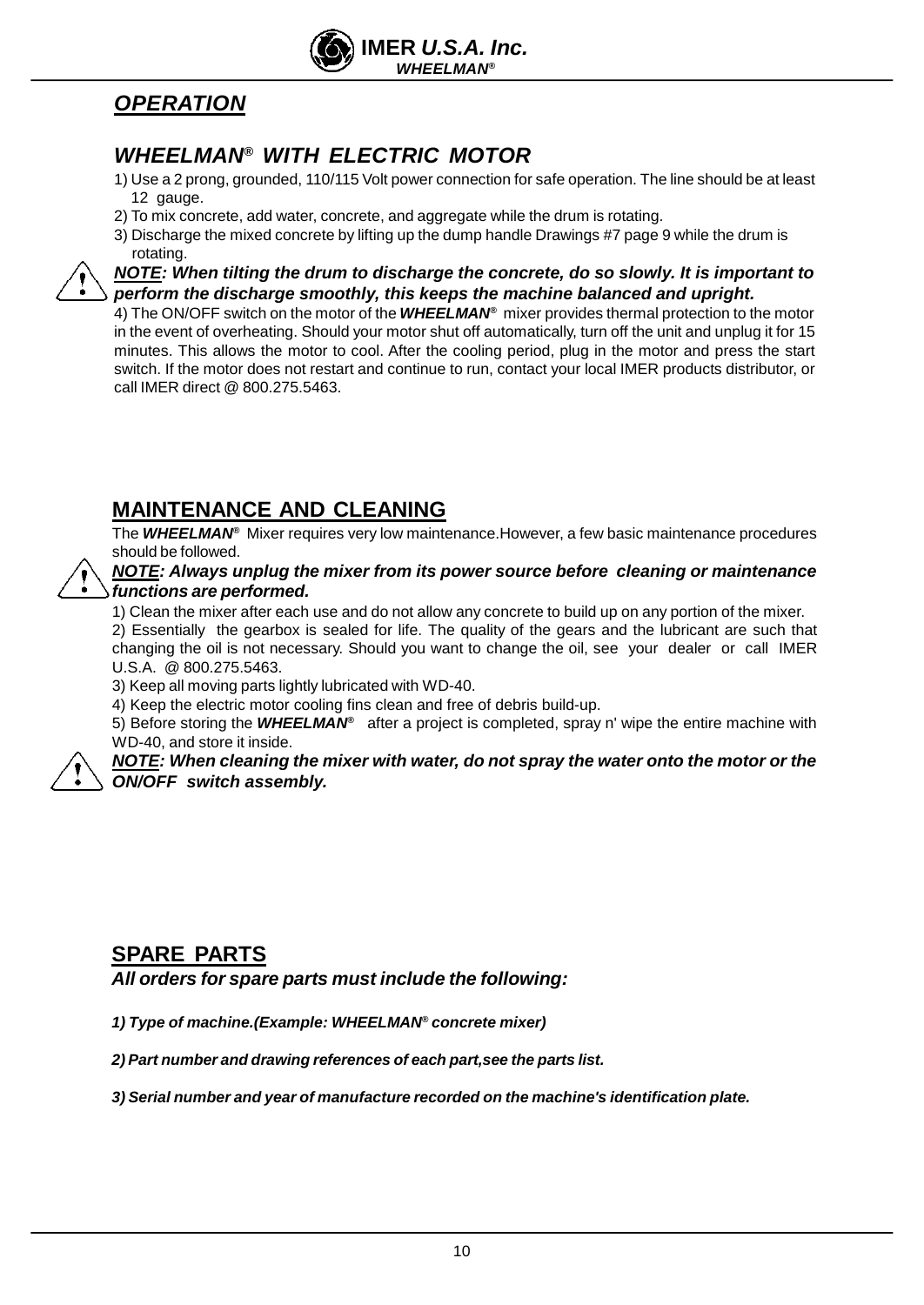| $\left\langle \bigotimes \right\rangle$ IMER U.S.A. Inc. |
|----------------------------------------------------------|
| <b>WHEELMAN<sup>®</sup></b>                              |

|                |         |                  |                            |                    |                | DIAGRAM #1 FRAME AND DRUM ASSEMBLY |
|----------------|---------|------------------|----------------------------|--------------------|----------------|------------------------------------|
| Rif.           | P.n.    |                  |                            | Description        |                | Note                               |
| $\mathbf{1}$   | 2222193 |                  | <b>SCREW</b>               |                    | TB M12 x 25    |                                    |
| $\overline{2}$ | 2250155 | <b>PADDLE</b>    |                            |                    |                |                                    |
| 3              | 2223700 | <b>NUT</b>       |                            |                    |                | 5588 M12z                          |
| 4              | 2250719 | <b>DRUM</b>      |                            |                    |                |                                    |
| 5              | 2222982 | <b>T-BOLT</b>    |                            |                    |                |                                    |
| 6              | 2224428 |                  | <b>T-BOLT WASHER</b>       |                    |                | 14X36X6                            |
| $\overline{7}$ | 3206800 |                  | <b>STOP RING</b>           |                    |                | M1455 ZA Ø14                       |
| 8              | 2235457 |                  | <b>PLASTIC PLUG</b>        |                    |                |                                    |
| 9              | 2223924 | <b>NUT</b>       |                            |                    |                | 5588 M6z                           |
| 10             | 3208129 |                  | WHEEL                      |                    |                |                                    |
| 11             | 3208452 |                  | <b>PLASTIC PLUG</b>        |                    |                |                                    |
| 12             | 2222110 | BOLT             |                            |                    |                | TE M8 x80 z                        |
| 13             | 3208139 |                  | <b>HANDLE GRIP</b>         |                    | D.30           |                                    |
| 14             | 3208397 |                  | <b>MOTOR GUARD</b>         |                    |                |                                    |
| 15             | 2222002 |                  | BOLT                       |                    | TE M6 x 16 z   |                                    |
| 16             | 3208181 |                  | WASHER                     |                    |                |                                    |
| 17             | 2226700 | <b>SPLIT PIN</b> |                            |                    |                |                                    |
| 18             | 3208177 |                  | <b>DUMP HANDLE</b>         |                    |                |                                    |
| 19             | 3210879 |                  | <b>MOTOR GEARBOX FRAME</b> |                    |                |                                    |
| 20             | 3208182 |                  | <b>CORD KEEPER</b>         |                    |                |                                    |
|                | 3210883 |                  |                            | <b>WHEELMAN EL</b> |                |                                    |
| 21             | 3224217 |                  | ID PLATE                   |                    |                | WHEELMAN EL HDPE                   |
| 22             | 2223923 |                  | SELF-LOCKING NUT           |                    | M <sub>8</sub> |                                    |
| 23             | 3210492 |                  | MOTOR GEARBOX COMPLETE     |                    |                | 110 / 115V - 60Hz                  |
| 24             | 3224130 |                  | PLASTIC DRUM               |                    | HDPE           |                                    |
| 25             | 3224129 |                  | <b>INTERNAL DISC</b>       |                    |                |                                    |
| 26             | 3224126 | <b>FLANGE</b>    |                            |                    |                |                                    |
| 27             | 3224204 | WASHER           |                            |                    |                | M8x24 Z                            |
| 28             | 2222076 | <b>SCREW</b>     |                            |                    |                | <b>TE M8x25 Z</b>                  |
| 29             | 2224206 |                  | WASHER (8 PCS)             |                    |                | M12x36 Z                           |
| 30             | 3224177 |                  | SCREW (8 PCS)              |                    |                | TB M12x35 Z                        |
| 31             | 2223700 |                  | NUT (8 PCS)                |                    |                | M12                                |
| $32*$          | 1188810 |                  | <b>KIT PLASTIC DRUM</b>    |                    |                | ---- OPTIONAL -----                |

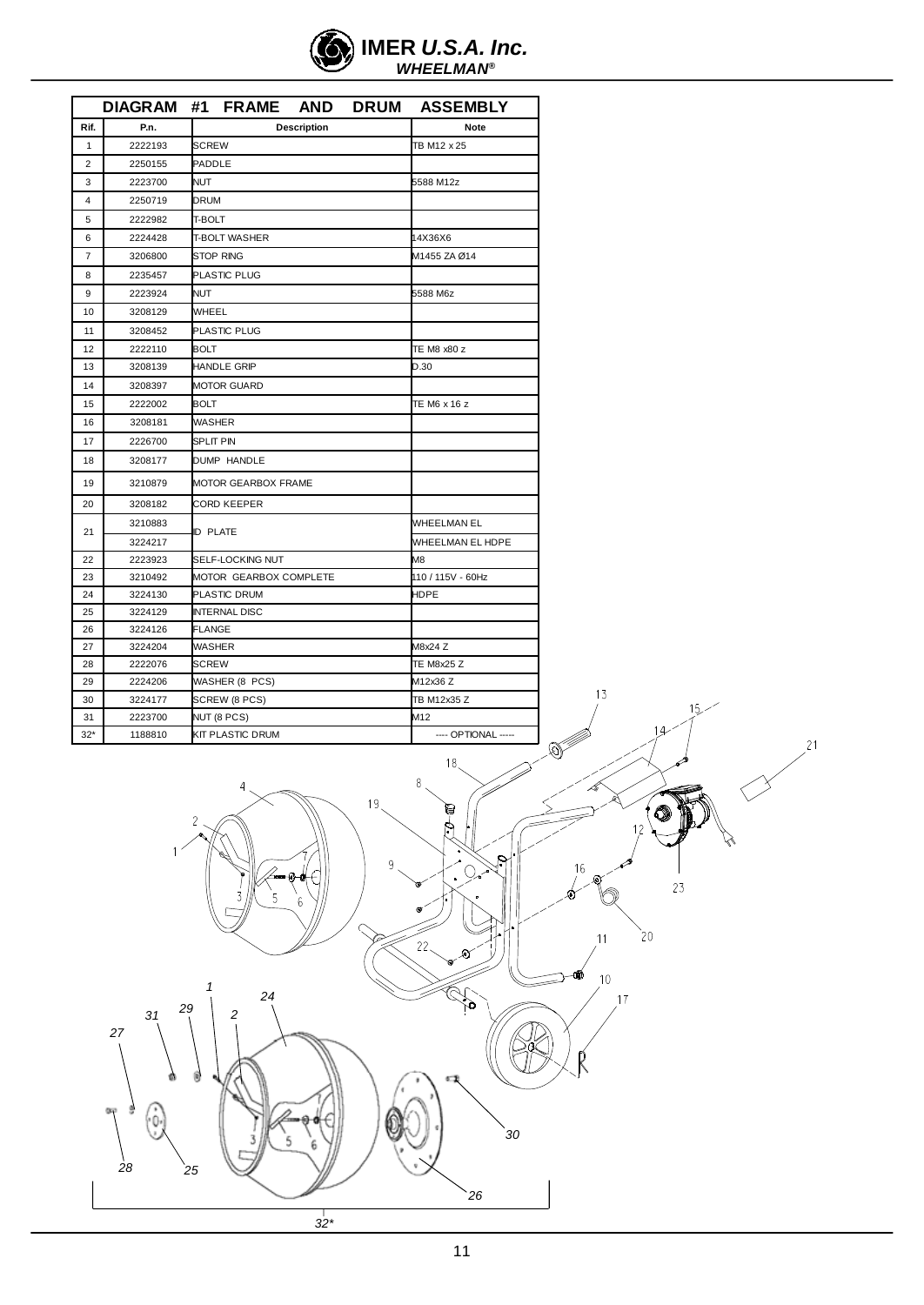

### **DIAGRAM #2 MOTOR AND GEARBOX ASSEMBLY (110/115V - 60Hz)**

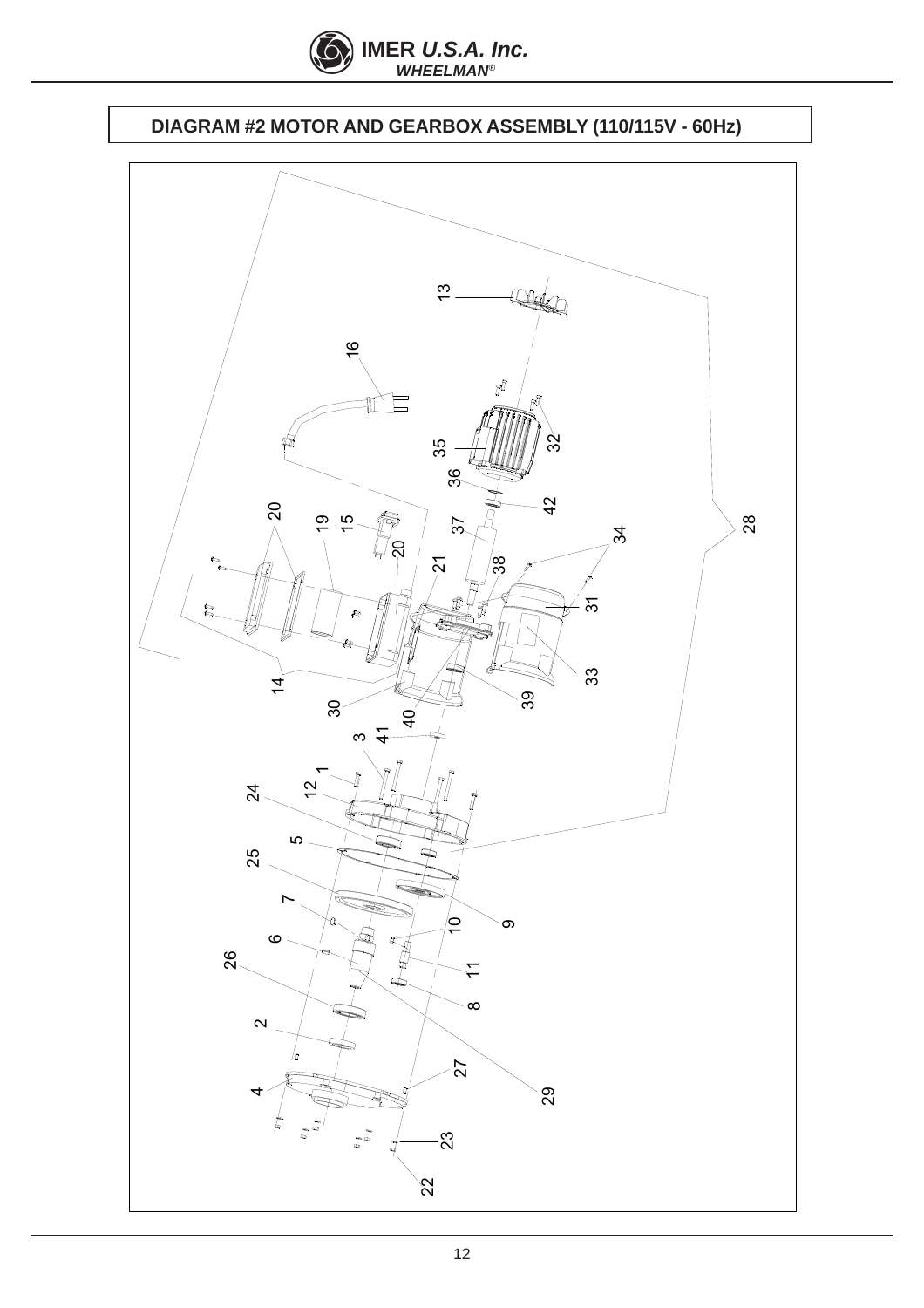

|                                       | DIAGRAM #2 MOTOR AND GEARBOX ASSEMBLY |         |                                          |                |  |
|---------------------------------------|---------------------------------------|---------|------------------------------------------|----------------|--|
| COD. 3210492 (110 / 115 V - 60 Hz)    |                                       |         |                                          |                |  |
| <b>UP TO SERIAL</b><br><b>NUMBER:</b> | RIF.                                  | P.n.    | <b>Description</b>                       | <b>Note</b>    |  |
|                                       | $\mathbf{1}$                          | 2222010 | <b>BOLT</b>                              | M6x25          |  |
|                                       | 2                                     | 2207405 | OIL SEAL                                 | 55x40x10       |  |
|                                       | 3                                     | 2222012 | <b>BOLT</b>                              | M6x60          |  |
|                                       | 4                                     | 3210485 | <b>GEARBOX CASE-HALF</b>                 |                |  |
|                                       | 5                                     | 3210482 | <b>GEARBOX GASKET</b>                    |                |  |
|                                       | 6                                     | 2228360 | SHEAR PIN                                | Ø8x16          |  |
|                                       | $\overline{7}$                        | 2229500 | <b>KEY</b>                               | 8x7x15         |  |
|                                       | 8                                     | 2204420 | <b>BEARING</b>                           | 6201           |  |
|                                       | 9                                     | 3210487 | <b>GEAR</b>                              | Z 81           |  |
|                                       | 10                                    | 2229249 | <b>KEY</b>                               | 5x5x12         |  |
|                                       | 11                                    | 3210483 | <b>PINION GEAR</b>                       | Z 9            |  |
|                                       | 12                                    | 3210486 | <b>GEARBOX CASE-HALF</b>                 |                |  |
|                                       | 13                                    | 3210904 | <b>FAN</b>                               |                |  |
|                                       | 14                                    | 3210911 | ELECTRIC BOX COMPLETE (ALL COMPONENTS)   |                |  |
| 1002916                               | 15                                    | 3210233 | <b>SWITCH</b>                            |                |  |
|                                       | 16                                    | 3210955 | <b>ELECTRICAL PLUG</b>                   |                |  |
|                                       | 19                                    | 3210923 | <b>CAPACITOR</b>                         | 50µF 250 V     |  |
| 1002916                               | 20                                    | 3233039 | ELECTRIC BOX ASS'Y + SCREW + GASKET ONLY |                |  |
|                                       | 21                                    | 3209214 | <b>GASKET</b>                            |                |  |
|                                       | 22                                    | 2223260 | <b>NUT</b>                               | M <sub>6</sub> |  |
|                                       | 23                                    | 2224530 | <b>WASHER</b>                            | Ø6x12.5        |  |
|                                       | 24                                    | 2204550 | <b>BEARING</b>                           | 6205           |  |
|                                       | 25                                    | 3210479 | <b>GEAR</b>                              | Z 104          |  |
|                                       | 26                                    | 2204504 | <b>BEARING</b>                           | 6008           |  |
|                                       | 27                                    | 2228819 | LOCATING PIN                             | Ø6x12          |  |
|                                       | 28                                    | 3210494 | MOTOR ASS'Y WITH CASE HALF               |                |  |
|                                       | 29                                    | 3210481 | <b>DRIVE SHAFT SPINDLE</b>               |                |  |
|                                       | 30                                    | 3210496 | RIGHT SIDE MOTOR COVER                   |                |  |
|                                       | 31                                    | 3210495 | LEFT SIDE MOTOR COVER                    |                |  |
|                                       | 32                                    | 3210036 | <b>SCREW</b>                             | M5x16          |  |
|                                       | 33                                    | 3210587 | <b>RATING PLATE</b>                      |                |  |
|                                       | 35                                    | 3210906 | <b>STATOR</b>                            |                |  |
|                                       | 36                                    | 3210898 | <b>SPACER WASHER</b>                     |                |  |
|                                       | 37                                    | 3210486 | <b>ROTOR</b>                             |                |  |
|                                       | 38                                    | 3210901 | <b>SCREW</b>                             | M5x22          |  |
|                                       | 39                                    | 3208982 | <b>BEARING</b>                           | 6202           |  |
|                                       | 40                                    | 3210488 | <b>INSULATING FLANGE</b>                 |                |  |
|                                       | 41                                    | 2207350 | <b>OIL SEAL</b>                          | 12x32x7        |  |
|                                       | 42                                    | 3210902 | <b>BEARING</b>                           | 6002           |  |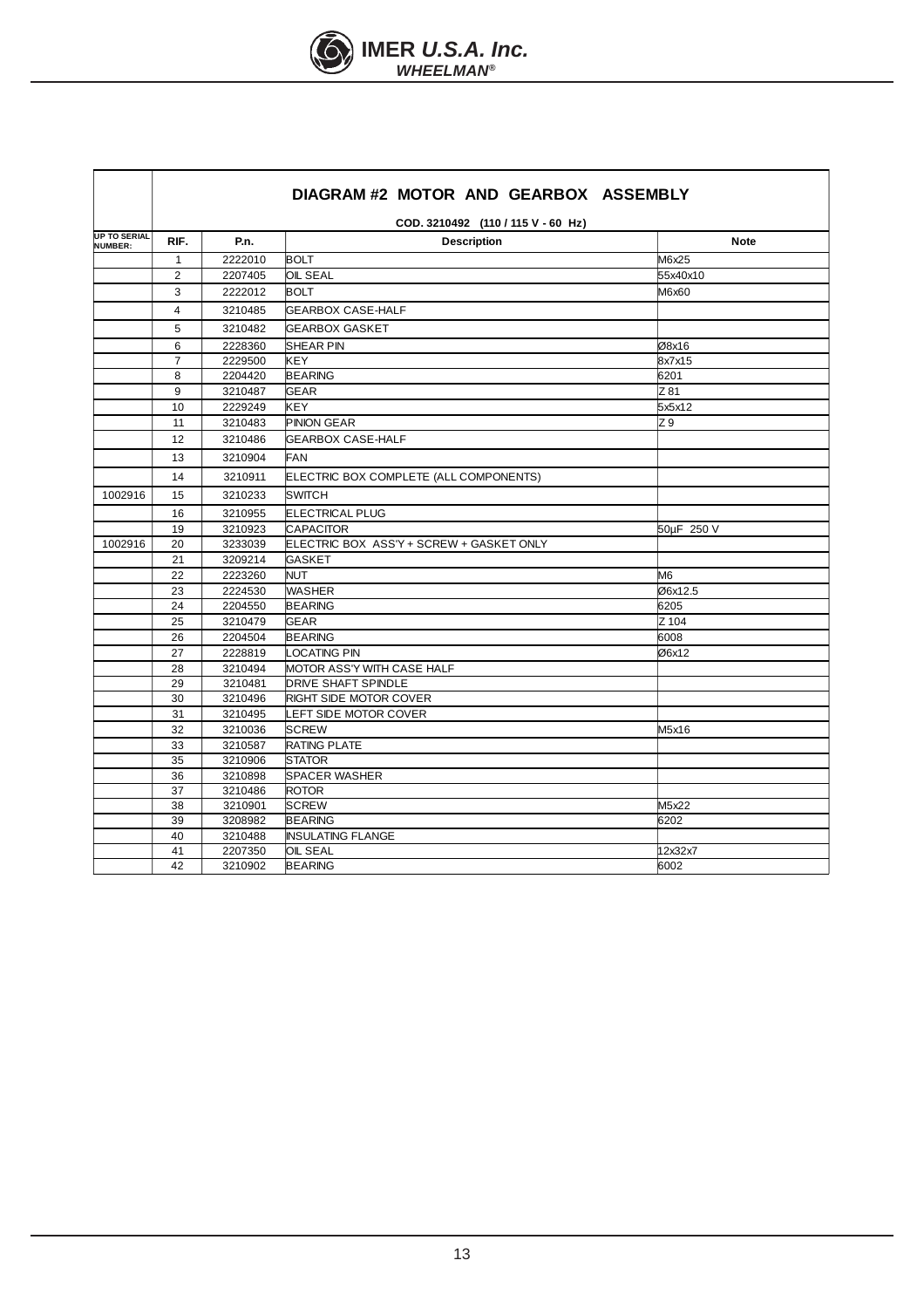

#### **ACCESSORY WORK STAND FOR THE** *WHEELMAN®*  **MIXER (1105490)**

| <b>TAV. 3</b>  |                           | <b>STATIONARY WORK</b><br><b>PLATFORM</b> | 1105490     |  |
|----------------|---------------------------|-------------------------------------------|-------------|--|
| Ref.           | <b>Description</b><br>Pn. |                                           | <b>Note</b> |  |
|                | 3208203                   | <b>EXTERNAL LEG</b>                       |             |  |
| $\overline{2}$ | 2223929                   | <b>LOCK NUT</b>                           | M.14        |  |
| 3              | 3208198                   | <b>INTERNAL LEG</b>                       |             |  |
| 4              | 3208191                   | <b>SWIVEL BRACKET</b>                     |             |  |
| 5              | 2224430                   | <b>BOLT</b>                               | 14X36 z     |  |
| 6              | 2226700                   | <b>SPLIT PIN</b>                          |             |  |
| 7              | 2224380                   | <b>WASHER</b>                             | 12x25 z     |  |
| 8              | 3210656                   | LOCKING LEVER                             |             |  |
| 9              | 2223929                   | <b>LOCK NUT</b>                           | M.12        |  |

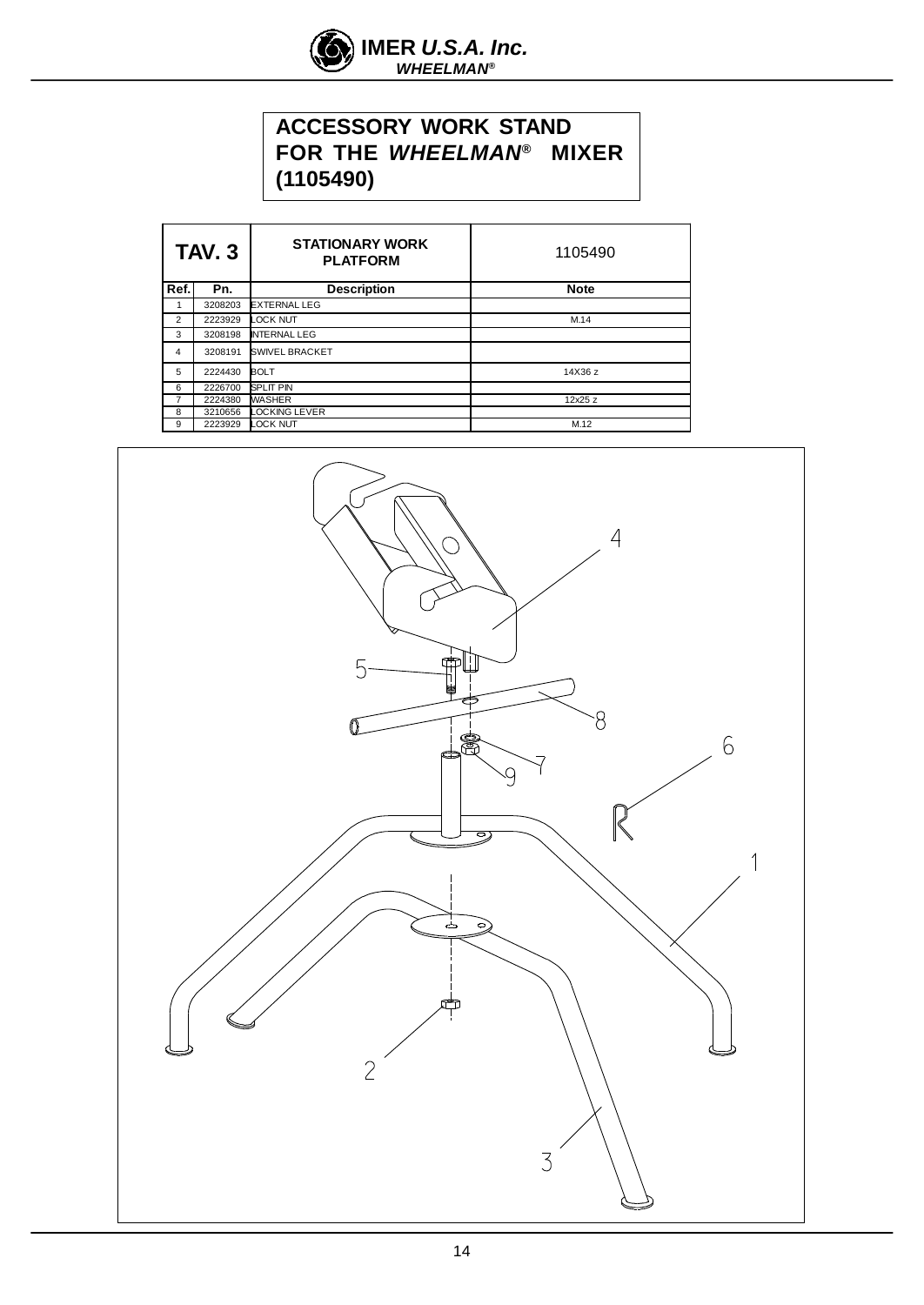

### **ACCESSORY WORK STAND FOR THE WHEELMAN MIXER (1105490) ®**